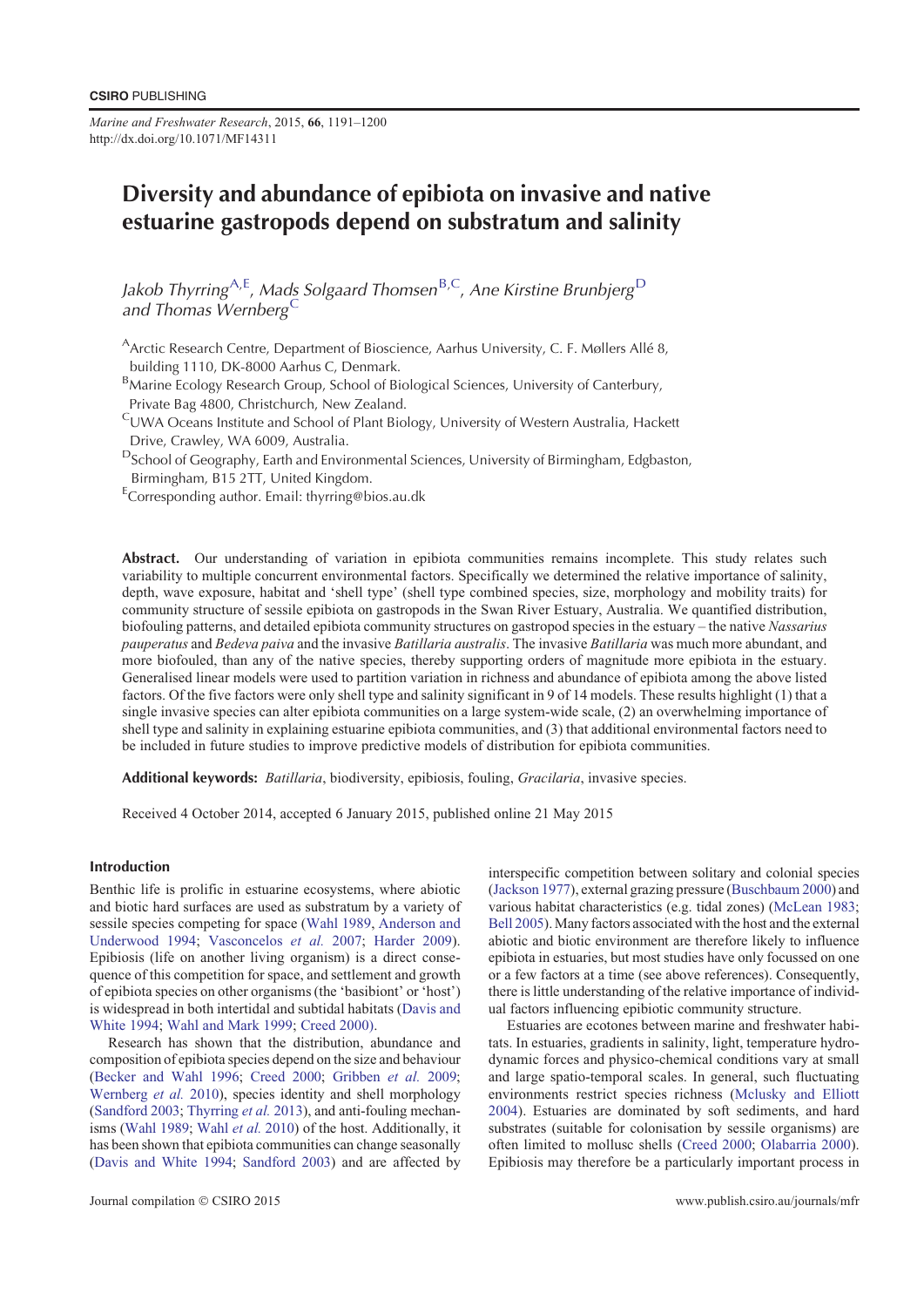

**Fig. 1.** Map of the 13 study sites in the Swan River Estuary. Dotted lines divide the estuary into three regions sampled and classified by their annual lowest salinity: *Outer estuary* (annual lowest salinity >30%), *Central estuary* (salinity  $>5\%$ ) and *Inner estuary* (salinity  $>1\%$ ). *Outer estuary*: 1: Gilbert Fraser (0.40); 2: Leeuwin (0.16); 3: Chidley Point\* (0.35); 4: Freshwater Bay (3.49). *Central estuary:* 5: Point Resolution (1.15); 6: Charles Court\* (4.06); 7: J.H Abrahams (2.04); 12: Jeff Joseph (3.32); 13: Point Walter (2.63). *Inner estuary:* 8: Matilda Bay (2.60); 9: Mills Point\* (4.97); 10: Como\* (4.88); 11: Heathcote (3.89). Sites used to estimate shell abundance and degree of fouling are denoted by asterisks. No seagrass beds at Matilda Bay. Effective fetch showed in parentheses after site names. Insert map: Location of the Swan River Estuary, Perth, Western Australia. The thick black line shown along the eastern coastline of Australia corresponds to the native distribution of *Batillaria australis*.

estuaries, for example, compared to rocky reefs, where epibiota can also occupy abiotic surfaces. That is, shells in estuaries can facilitate entire sessile communities that would otherwise be non-existent or very rare [\(Knott](#page-9-0) *et al.* 2004; [Harder 2009\)](#page-9-0).

The Swan River Estuary is the largest estuary in Western Australia (Fig. 1) and is, like other estuaries, characterised by strong environmental gradients [\(Brearley 2005\)](#page-8-0). The Swan River Estuary is therefore a good model system to study the relative importance of multiple environmental factors on epibiotic community structures. Seagrass beds, dominated by the small stress-resistant and fast growing species, *Halophila ovalis*, are widely distributed in the otherwise sandy and muddy sediments [\(Brearley 2005\)](#page-8-0). The non-indigenous invasive gastropod *Batillaria australis* is, together with two native gastropods (*Nassarius pauperatus* and *Bedeva paiva*), abundant throughout most of the Swan River Estuary, providing most of shell substrates available for colonisation by sessile epibiota ([Thomsen](#page-9-0) *et al.* 2010*b*).

Our objective was to characterise epibiota communities on seven shell types of various sizes (cf. [Table 1](#page-2-0)) with four environmental conditions, including habitat types (seagrass *v.* mudflat), water depth, salinity and wave exposure. More specifically, we

hypothesised that epibiota communities would be richer and more abundant (1) on large shells with more space and time for colonisation (compared to small shells), (2) on 'live/moving' shells that are more likely to remain at the sediment surface (compared to dead shells), (3) near the mouth of the Swan River Estuary where salinity stress is smallest (compared to upstream sites), (4) at shallow depth with more light and reduced risk of becoming buried by sediments (compared to deep sites), (5) at protected sites with lesser risk of epibiota being dislodged (compared to exposed sites), and (6) in seagrass beds that also support an epibiota community (compared to 'barren' mudflats). Furthermore, partitioning variation in epibiota community structure based on their host shell type and the external environment, within a single analytical framework, allowed us to rank test factors according their relative importance.

#### Materials and Methods

#### Field sampling

All gastropod shells (*B. australis, N. pauperatus, B. paiva*) were collected inlate austral spring and early summer, between October and early December 2011 in the Swan River Estuary, Perth, Western Australia (31°59'30.96"S, 115°48'59.82"E; Fig. 1).

### Shell size, density and fouling

We quantified size structures, densities and degree of fouling on shells of the three gastropod species from three quadrats  $(0.058 \text{ m}^2)$ haphazardly placed within each of nine sites (Fig. 1). These samples were only collected from seagrass beds because here the three gastropod species were found together in much higher densities compared to adjacent mudflats [\(Thomsen](#page-9-0) *et al.* 2010*b*).

## Epibiota

We quantified epibiota communities on 3226 gastropod shells collected from 13 sites (each site  $\sim$  150  $\times$  150 m) distributed throughout the lower estuary (Fig. 1). *B. australis* shells were divided into five types commonly found in the Swan River Estuary ([Table 1\)](#page-2-0). At each site shells were collected haphazardly from two habitats (seagrass beds *v.* mudflats, but one site did not have a seagrass bed) and two different depths  $(\sim 0.5 \, \nu. \, 1.5 \, \text{m})$ . Most shell types were found at most sites, in seagrass beds and sediments, and in shallow and deep waters. However, *B. australis* recruits were only found at sites 1, 2, 4 and 6 (see Fig. 1). Four or five sites were sampled within each of three salinity regions, based on annual minimum salinities obtained from the Swan River Trust ([http://www.swanrivertrust.wa.gov.](http://www.swanrivertrust.wa.gov.au) [au,](http://www.swanrivertrust.wa.gov.au) accessed 5 May 2014): *Inner estuary* (1%), *Central estuary* (5%) and *Outer estuary* (30%). Within each salinity region, site specific wave exposure was calculated as 'Effective Fetch' [\(Ruuskanen](#page-9-0) *et al.* 1999) based on 15 distance measurements from the site centre to the opposite shore. Measurements were made on a Swan River Estuary chart in scale 1 : 25 000. The site specific wave exposure ranged from fully protected (effective fetch = 0) to highly exposed (effective fetch = 5) (see Table S1 available as Supplementary material to this paper).

## Laboratory procedures

All shells were carefully brought ashore and to the laboratory to ensure attached species did not break off.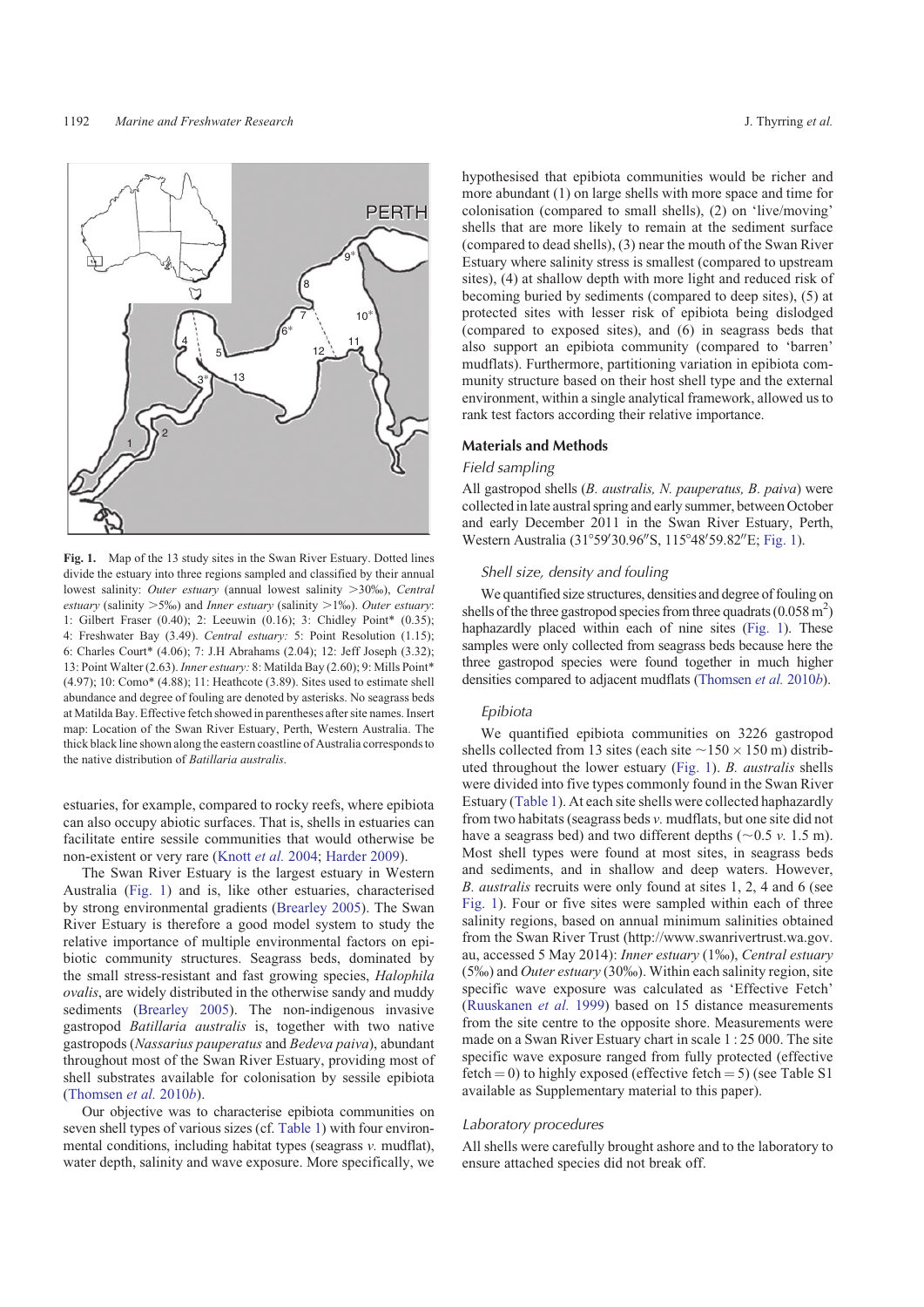| Shell type and species                              | Life stage | Characteristics                                                                         | Ecological importance                                                                                                | $\boldsymbol{n}$ | Shell area $(cm2)$ |
|-----------------------------------------------------|------------|-----------------------------------------------------------------------------------------|----------------------------------------------------------------------------------------------------------------------|------------------|--------------------|
| Covered Batillaria australis<br>$(Bat-Gra+)$        | Adult      | Shells with attached dense<br>fronds of coarsely branched<br>red alga Gracilaria comosa | A relatively common shell type. The<br>large seaweed fronds may create<br>novel micro-habitat on shells              | 476              | 7.6                |
| Normal <i>Batillaria australis</i><br>$(Bat-Gra-)$  | Adult      | Shells without dense<br>Gracilaria comosa                                               | The most common shell type in Swan<br>River                                                                          | 660              | 7.5                |
| Dead Batillaria australis<br>(Bat-Empty)            | Adult      | Empty shells                                                                            | A non-moving common shell type;<br>accumulate in massive 'graveyards'                                                | 491              | 7.6                |
| Hermit Batillaria australis<br>(Bat-Hermit)         | Adult      | Shells inhabited by hermit<br>crabs                                                     | Different movement than live adult<br>B. <i>australis</i> shells                                                     | 490              | 7.6                |
| Juvenile <i>Batillaria australis</i><br>(Bat-Small) | Juvenile   | Small shell size $(<1.3$ cm<br>high)                                                    | Common but inconspicuous shell type;<br>important component to understand<br>effect of host size and age on epibiota | 146              | 1.6                |
| Bediva pavia (Bed)                                  | Adult      | Live shells from the largest<br>native snail                                            | Native snail of similar size as <i>B. australis.</i><br>Third most abundant snail in Swan River                      | 398              | 5.0                |
| Nassarius pauperatus (Nas)                          | Adult      | Live shell from the smallest<br>native snail                                            | Small native snail, second most abundant<br>in Swan River                                                            | 565              | 1.0                |

<span id="page-2-0"></span>**Table 1. Shell types collected in the Swan River Estuary, based on their morphological characteristics and ecological importance** *n*, number of each shell-type included in the data analysis of epibiota communities

# Shell size, density and fouling

We measured shell length and width to nearest mm with digital callipers of the first 50 shells of each adult species encountered in the quadrate. Length and width was converted to a univariate shell dimension using [Appleton's \(1980\)](#page-8-0) formula: Shell Dimension =  $log$  shell height  $\times$  log shell width. We subsequently counted all the randomly collected gastropods and quantified the degree of biofouling – classifying a shell as 'fouled' if a least one epibiota species was found attached.

#### Epibiota

Attached sessile epibiota were identified and quantified under a dissection microscope at  $40 \times$  magnification. We estimated percentage cover of encrusting species per shell (e.g. *Ralfsia* sp., *Membranipora* sp.) and counted the number of foliose algae (e.g. *Gracilaria comosa*) and solitary invertebrates (e.g. *Pomatoceros* sp.). The length and width of each shell was measured and converted to shell dimension as described in the previous paragraph.

## Statistical analyses

## Shell size, density and fouling

One-way ANOVA was used to test if sizes differed between the three gastropod species and two-way ANOVA tested if shell density and degree of fouling varied between species and salinity regions. Homogeneity of variances was evaluated with Barletts and Brown–Forsythe tests and data were square root transformed when necessary to meet assumptions of homogeneity of variances and normal distribution. Finally, Tukey HSD test was used to compare significant treatment effects  $(P < 0.05)$ .

#### Epibiota

Generalised linear models (GLM) were used to model correlations between the explanatory factors and taxonomic richness and abundance of all epibiota species combined, encrusting species, foliose algae, and solitary invertebrates, and of the abundances of the most common epibiota taxa. Prior to analysis we tested if shell sizes (within each of the 7 shell types) differed between habitats, salinity, water depth and wave exposure (using 3-factorial ANOVA's with wave exposure as co-variate). These tests showed that sizes (of a shell type) were statistically similar between environments (see Table S2 available as Supplementary material to this paper). Data exploration was then carried out following the protocol of Zuur *et al.* [\(2010\).](#page-9-0) Relationships between co-variates were assessed using boxplots and Pearson's correlation coefficients (Zuur *[et al.](#page-9-0)* 2010). The two variables 'shell type' and 'shell size' showed a high level of collinearity  $(r = 0.79)$ , and we therefore excluded shell size from further analysis to eliminate correlation between covariates. Cook's plot and boxplots were used to identify outliers and to investigate relationships between variables; as a result we eliminated one extreme value of abundance of *G. comosa* because it would otherwise have made pattern detection in the data more difficult [\(Quinn and Keough 2002](#page-9-0)). We found no indication of zero inflation or over-dispersion for richness data, which were therefore analysed using GLM with Poisson distributions. In contrast, abundance data was characterised by over-dispersion (without zero inflation) and was therefore analysed using GLM with negative binomial distributions ([Hilbe 2011](#page-9-0)). Shell type, salinity, wave exposure, habitat and water depth were included as explanatory variables in the full models, and the models were reduced to final best-fit models using Akaike Information Criterion (AIC) with  $\Delta AIC < 2$ ([Burnham and Anderson 2002](#page-9-0)).

## Results

# Shell size, density and fouling

The average shell surface area of the non-indigenous *B. australis* was 7.25 cm<sup>2</sup>  $\pm$  0.33 s.e. (*n* = 50), and significantly larger than the native gastropods *B. paiva* (5.07 cm<sup>2</sup>  $\pm$  0.14 s.e., *n* = 50) and *N. burchardi*  $(1.06 \text{ cm}^2 \pm 0.04 \text{ s.e., } n = 50)$  (ANOVA:  $F_{2,147} = 597.8$ ;  $P < 0.001$ ; see Table S3 available as Supplementary material to this paper). *B. australis* shells were also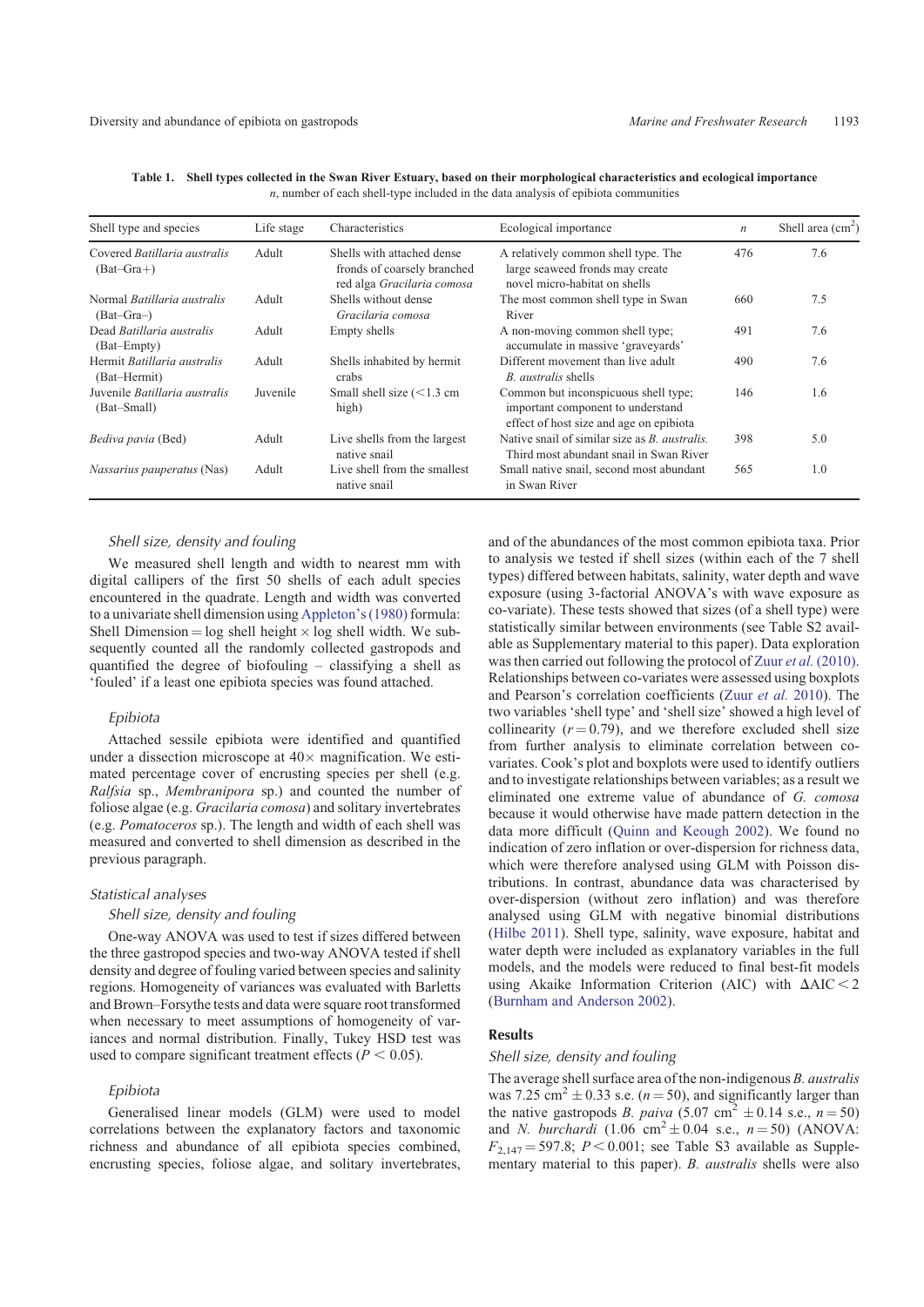

**Fig. 2.** Shell density (shells  $m^{-2}$ ) and degree of shells biofouled (percentage of shells with at least one epibiotic taxa) for the three gastropod hostspecies (*Battilaria australis*, Bat; *Bedeva paiva*, Bed; *Nassarius pauperatus*, Nas) from the three sampled regions (Outer, Central and Inner estuary). Error bars indicate standard error. Different letters indicate a significant difference  $(P < 0.05)$  among shell types. Different numbers of asterisks indicates a significant difference  $(P < 0.05)$  among the salinity regions (Inner, Central, Outer).

more abundant (all sub-types combined) with a maximum density of 1767 shells  $m^{-2}$  found in the Outer estuary (ANOVA:  $F_{2,78} = 153.2$ ;  $P < 0.001$ ; Fig. 2*a*). The highest density of shells from native gastropods was found in the Central estuary with  $285 \text{ m}^{-2}$  of *N. burchardi* and  $116 \text{ m}^{-2}$  of *B. paivae* (Fig. 2*a*). A significantly higher proportion of *B. australis*shells were fouled compared to *B. paivae* and *N. burchardi* in all salinity regions (e.g. the maximal average fouling was 70% of *B. australis*shells (all sub-types combined) in the Central estuary) (ANOVA:  $F_{2.78} = 14.74$ ;  $P < 0.001$ ; Fig. 2*b*).

#### Epibiota

A total of 10 epibiota taxa were identified on the 3226 gastropod shells examined, represented by three foliose algae (*G. comosa*, *Chaetomorpha linum*, *Grateloupia* sp.), three solitary invertebrates (*Pomatoceros* sp., *Ascidiacea* sp., *Anthozoa* sp.) and four encrusting species (*Ralfsia* sp., *Membranipora* sp., coralline algae sp. 1, coralline algae sp. 2). Generally, shell type and salinity were the most important variables that explained patterns in epibiota richness (Table 2) and abundances of common taxa [\(Tables 3](#page-4-0), [4\)](#page-4-0). The highest taxonomic richness and abundances was found on 'Bat-Gra+' and 'Bat-Hermit' followed by

**Table 2. Generalised linear model results partitioning variation in taxonomic richness of all epibiotic taxa combined (model 1), encrusting taxa (model 2), foliose algae (model 3) and solitary invertebrates (model 4) using a Poisson distribution**

Only significant explanatory variables are shown. For each model we show degrees of freedom (d.f.), variables deviance (Deviance), likelihood ratio test value (LRT) and significant  $P < 0.05$ 

| <b>GLM</b> Models                                                | d.f.           | Deviance | <b>LRT</b> | $\overline{P}$ |
|------------------------------------------------------------------|----------------|----------|------------|----------------|
| (Poisson distribution)                                           |                |          |            |                |
| Model 1 (All taxa $\sim$ Shell type + Salinity)                  |                |          |            |                |
| Explained deviance $= 25\%$                                      |                |          |            |                |
| Shell type                                                       | 6              | 4624.6   | 1119.8     | < 0.001        |
| Salinity                                                         | $\mathfrak{D}$ | 3594.9   | 90.1       | < 0.001        |
| Residuals                                                        | 3217           | 3504.7   |            |                |
| Model 2 (Encrusting taxa $\sim$ Shell type + Salinity + Habitat) |                |          |            |                |
| Explained deviance $= 8\%$                                       |                |          |            |                |
| Shell type                                                       | 6              | 2596.0   | 160.6      | < 0.001        |
| Salinity                                                         | $\mathfrak{D}$ | 2495.9   | 604        | < 0.001        |
| Habitat                                                          | 1              | 2440.1   | 46         | 0.03           |
| Residuals                                                        | 3216           | 2435.5   |            |                |
| Model 3 (Foliose algae $\sim$ Shell type $+$ Salinity)           |                |          |            |                |
| Explained deviance $=$ 34%                                       |                |          |            |                |
| Shell type                                                       | 6              | 3588.2   | 1221.7     | < 0.001        |
| Salinity                                                         | $\mathfrak{D}$ | 2382.9   | 16.44      | < 0.001        |
| Residuals                                                        | 3217           | 2366.4   |            |                |
| Model 4 (Solitary invertebrates $\sim$ Shell type $+$ Salinity)  |                |          |            |                |
| Explained deviance $= 10\%$                                      |                |          |            |                |
| Shell type                                                       | 6              | 2224.7   | 197.6      | < 0.001        |
| Salinity                                                         | $\mathfrak{D}$ | 2059.5   | 32.4       | < 0.001        |
| Residuals                                                        | 3217           | 2027.1   |            |                |

'Bat–Gra–', and 'Bat–Empty' shells. In comparison, 'Bat– Small', 'Bed' and 'Nas' shells generally had lower richness and abundances ([Figs 3](#page-5-0), [4,](#page-6-0) [5](#page-7-0)).

#### Taxonomic richness

We found significant effects of shell type and salinity on total epibiota richness (Model 1: Explained deviance  $= 25\%$ ;  $P < 0.001$ ; Table 2). Most taxa were found on 'Bat–Gra+', followed by 'Bat–Hermit', 'Bat–Gra–' and 'Bat–Empty' shells, with more species found on shells from the Outer estuary compared to shells from the Inner estuary ([Fig. 3](#page-5-0)*a*, salinity effect could not be evaluated for 'Bat–Small' from the Inner estuary because we did not find this shell type here). Richness of encrusting species was affected by shell type, salinity and habitat (Model 2: Explained deviance =  $8\%$ ;  $P < 0.001$ ; Table 2). 'Bat–Gra+' and 'Bat–Hermit' shells had the highest richness, whereas no differences were found among 'Bat– Empty', 'Bat–Small', 'Nas' and 'Bed' [\(Fig. 3](#page-5-0)*b*). Richness was higher on shells from the Outer estuary, compared to Inner estuary shells for all shell types ([Fig. 3](#page-5-0)*b*). Richness of foliose algae was significantly affected by shell type and salinity (Model 3: Explained deviance =  $34\%$ ;  $P < 0.001$ ; Table 2); 'Bat-Gra+' had highest richness, and significantly fewer species were found on 'Bat–Gra–' and 'Bat–Hermit' shells in the Inner estuary [\(Fig. 3](#page-5-0)*c*). Taxonomic richness of solitary invertebrates were also affected by shell type and salinity (Model 4: Explained deviance  $= 10\%$ ;  $P < 0.001$ ; Table 2). Richness was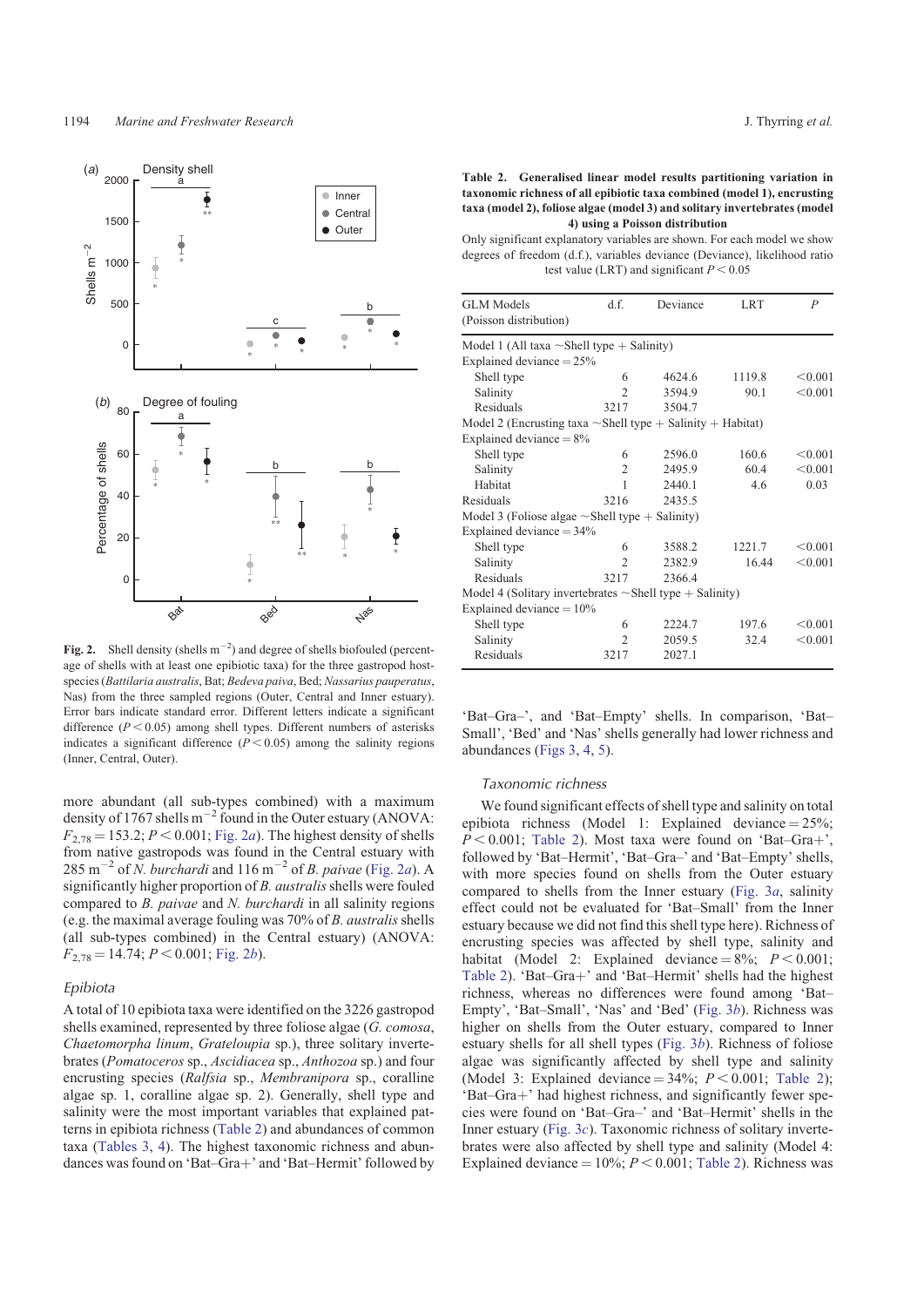<span id="page-4-0"></span>**Table 3. Generalised linear model results partitioning variation in abundances of all epibiotic taxa (model 5), encrusting taxa (model 6), foliose algae (model 7) and solitary invertebrates (model 8) using a negative binomial distribution**

Only significant explanatory variables are shown. For each model we show degrees of freedom (d.f.), variables deviance (Deviance), likelihood ratio test value (LRT) and significant  $P < 0.05$ 

| <b>GLM</b> Models                                               | d.f.           | Deviance | <b>LRT</b> | $\overline{P}$ |
|-----------------------------------------------------------------|----------------|----------|------------|----------------|
| (Negative)                                                      |                |          |            |                |
| binomial distribution)                                          |                |          |            |                |
| Model 5 (all taxa $\sim$ Shell type $+$ Salinity)               |                |          |            |                |
| Explained deviance $= 6\%$                                      |                |          |            |                |
| Shell type                                                      | 6              | 3462.7   | 129.5      | < 0.001        |
| Salinity                                                        | $\mathfrak{D}$ | 3446.5   | 113.3      | < 0.001        |
| Residuals                                                       | 3217           | 3333.1   |            |                |
| Model 6 (Encrusting taxa $\sim$ Shell type $+$ Salinity)        |                |          |            |                |
| Explained deviance $=$ 3%                                       |                |          |            |                |
| Shell type                                                      | 6              | 2261.3   | 36.8       | < 0.001        |
| Salinity                                                        | $\overline{c}$ | 2269.6   | 45.2       | < 0.001        |
| Residuals                                                       | 3217           | 2224.4   |            |                |
| Model 7 (Foliose algae $\sim$ Shell type $+$ Salinity)          |                |          |            |                |
| Explained deviance $=$ 27%                                      |                |          |            |                |
| Shell type                                                      | 6              | 2261.3   | 36.8       | < 0.001        |
| Salinity                                                        | $\mathfrak{D}$ | 2269.6   | 45.2       | < 0.001        |
| Residuals                                                       | 3217           | 2224.4   |            |                |
| Model 8 (Solitary invertebrates $\sim$ Shell type $+$ Salinity) |                |          |            |                |
| Explained deviance $= 16\%$                                     |                |          |            |                |
| Shell type                                                      | 6              | 1954.3   | 129.5      | < 0.001        |
| Salinity                                                        | $\mathcal{D}$  | 1787.3   | 82.5       | < 0.001        |
| Residuals                                                       | 3217           | 1704.8   |            |                |

generally higher in the Outer estuary than Inner estuary on 'Bat– empty', 'Bat-Gra-', 'Bat-Gra+', 'Bat-Hermit' and 'Bed', but significant effects was only found for 'Bat–Hermit' [\(Fig. 3](#page-5-0)*d*).

#### Group abundances

We found significant effects of shell type and salinity on total epibiota abundances (Model 5: Explained deviance  $= 6\%$ ;  $P \le 0.001$ ; Table 3). Highest abundances were found on shell type 'Bat–Gra+', 'Bat–Hermit' and 'Bat–Gra–' [\(Fig. 4](#page-6-0)*a*). Significantly higher epibiota abundances were found on all shell types in the Outer estuary compared to shells from the Inner estuary [\(Fig. 4](#page-6-0)*a*). Abundance of encrusting taxa was also only affected by shell type and salinity (Model 6: Explained deviance  $= 3\%$ ;  $P < 0.001$ ; Table 3). 'Bat–Hermit' shells had significant higher epibiota cover compared to 'Bat–Small', whereas no differences were found among the other shell types ([Fig. 4](#page-6-0)*b*). Furthermore, cover was higher on shell types (except 'Bat–Small') in the Outer estuary compared to the Inner estuary [\(Fig. 4](#page-6-0)*b*). Abundance of foliose algae was also significantly affected by shell type and salinity (Model 7: Explained deviance  $= 27\%$ ;  $P < 0.001$ ; Table 3). 'Bat–Gra+' had the highest abundance of foliose algae, and there was significantly more foliose algae on 'Bat–Gra+' and 'Bat–Gra–' in the Outer than Inner estuary ([Fig. 4](#page-6-0)*c*). Abundances of solitary invertebrates were also affected by shell type and salinity (Model 8: Explained deviance =  $16\%$ ;  $P < 0.001$ ; Table 3), with highest abundances on 'Bat–Hermit' shells in the Central and Outer estuary ([Fig. 4](#page-6-0)*d*).

**Table 4. Generalised linear models partitioning variation in abundance of the most common epibiotic species found in the Swan River Estuary including Gracilaria comosa (model 9), Chaetomorpha linum (model 10), Grateloupia sp. (model 11), Pomatoceros sp. (model 12), Ralfsia sp. (model 13) and Membranipora sp. (model 14) using a negative binomial distribution**

Only significant explanatory variables are shown. For each model we show degrees of freedom (d.f.), variables deviance (Deviance), likelihood ratio test value (LRT) and significant  $P < 0.05$ 

| <b>GLM</b> Models                                                           | d.f.           | Deviance | <b>LRT</b> | $\overline{P}$ |
|-----------------------------------------------------------------------------|----------------|----------|------------|----------------|
| (Negative                                                                   |                |          |            |                |
| binomial distribution)                                                      |                |          |            |                |
| Model 9 ( <i>Gracilaria comosa</i> $\sim$ Shell type + Salinity)            |                |          |            |                |
| Explained deviance $= 6\%$                                                  |                |          |            |                |
| Shell type                                                                  | 6              | 3459.5   | 133.4      | < 0.001        |
| Salinity                                                                    | $\mathfrak{D}$ | 3437.5   | 111.4      | < 0.001        |
| Residuals                                                                   | 3212           | 3326.1   |            |                |
| Model 10 (Chaetomorpha linum $\sim$ Shell type + Salinity + Depth + Wave    |                |          |            |                |
| exposure)                                                                   |                |          |            |                |
| Explained deviance $= 19\%$                                                 |                |          |            |                |
| Shell type                                                                  | 6              | 1729.4   | 254.0      | $< \!\! 0.001$ |
| Salinity                                                                    | $\overline{2}$ | 1503.9   | 28.5       | < 0.001        |
| Depth                                                                       | 1              | 1483.1   | 7.8        | 0.005          |
| Wave exposure                                                               | 1              | 1481.5   | 6.2        | 0.01           |
| Residuals                                                                   | 3215           | 1475.4   |            |                |
| Model 11 (Grateloupia sp. $\sim$ Shell type + Wave exposure)                |                |          |            |                |
| Explained deviance $=$ 25%                                                  |                |          |            |                |
| Shell type                                                                  | 6              | 980.7    | 239.5      | < 0.001        |
| Wave exposure                                                               | 1              | 747.2    | 5.9        | 0.01           |
| Residuals                                                                   | 3218           | 741.25   |            |                |
| Model 12 ( <i>Pomatoceros</i> sp. $\sim$ Shell type + Salinity)             |                |          |            |                |
| Explained deviance $= 16\%$                                                 |                |          |            |                |
| Shell type                                                                  | 6              | 1909.3   | 243.5      | < 0.001        |
| Salinity                                                                    | $\mathfrak{D}$ | 1749.5   | 83.8       | < 0.001        |
| Residuals                                                                   | 3217           | 1665.8   |            |                |
| Model 13 ( <i>Ralfsia</i> sp. $\sim$ Shell type + Salinity + Wave exposure) |                |          |            |                |
| Explained deviance $= 5\%$                                                  |                |          |            |                |
| Shell type                                                                  | 6              | 2012.3   | 51.5       | < 0.001        |
| Salinity                                                                    | $\overline{c}$ | 2006.3   | 45.5       | < 0.001        |
| Wave exposure                                                               | 1              | 1967.0   | 6.2        | 0.01           |
| Residuals                                                                   | 3216           | 1960.8   |            |                |
| Model 14 (Membranipora sp. $\sim$ Shell type + Salinity + Wave exposure)    |                |          |            |                |
| Explained deviance $= 13\%$                                                 |                |          |            |                |
| Shell type                                                                  | 6              | 596.1    | 41.0       | < 0.001        |
| Salinity                                                                    | $\overline{2}$ | 581.9    | 26.7       | < 0.001        |
| Wave exposure                                                               | 1              | 568.8    | 13.6       | < 0.001        |
| Residuals                                                                   | 3216           | 555.2    |            |                |

#### Taxonomic abundances

The red alga *G. comosa* was significantly affected by shell type and salinity (Model 9: Explained deviance  $= 6\%$ ;  $P < 0.001$ ; Table 4). *G. comosa* was most common on 'Bat– Gra+' followed by 'Bat-Hermit' shells, but were rare on 'Bat–Small', 'Bed' and 'Nas' ([Fig. 5](#page-7-0)*a*). There was a (nonsignificant) trend of more *G. comosa* attached to shells in the Outer estuary ([Fig. 5](#page-7-0)*a*). The green alga *C. linum* was affected by shell type, salinity, depth and wave exposure (Model 10: Explained deviance =  $19\%$ ;  $P < 0.001$ ; Table 4), but the two latter factors accounted for very little of the likelihood ratio test (LRT). *C. linum* was most abundant on *B. australis* shells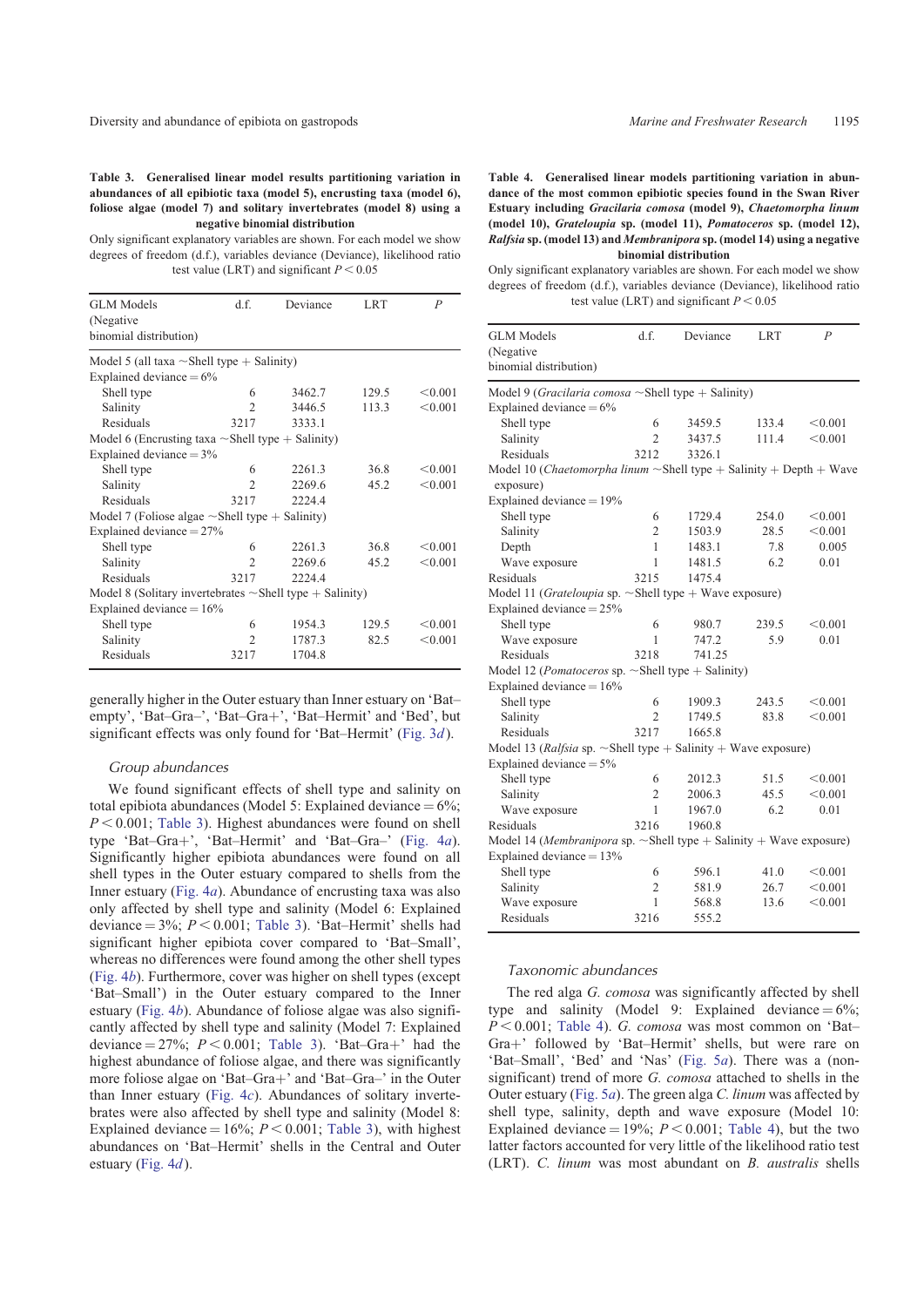<span id="page-5-0"></span>

**Fig. 3.** Taxonomic richness of epibiota attached to *Battilaria australis* (Bat), *Bedeva paiva* (Bed) and *Nassarius pauperatus* (Nas) shell types in the Swan River Estuary. Taxonomic richness of (*a*) All epibiotic taxa combined; (*b*) Encrusting taxa; (*c*) Foliose algae and (*d* ) Solitary invertebrates found on seven shell types. Error bars indicate standard error. Different letters indicate a significant difference  $(P < 0.05)$  among shell types. Different numbers of asterisks indicates a significant difference  $(P < 0.05)$  among the salinity regions (Inner, Central, Outer). No *N. pauperatus* shells were found in the Outer region.

(except 'Bat–Small') with the highest densities found in the Outer estuary [\(Fig. 5](#page-7-0)*b*). The alga *Grateloupia* sp. was the only taxon not affected by salinity, but it was affected by shell type and wave exposure (Model 11: Explained deviance  $= 25\%$ ;  $P < 0.001$ ; [Table 4](#page-4-0)), being most common on 'Bat–Hermit' and 'Bat–Gra+' shells [\(Fig. 5](#page-7-0)*c*). Wave exposure only accounted for a low LRT compared to shell type (5.9 *v.* 239.5). The tube building annelid *Pomatoceros* sp. was significantly affected by shell type and salinity (Model 12: Explained deviance  $= 16\%$ ;  $P < 0.001$ ; [Table 4](#page-4-0)). Highest densities were found on 'Bat– Hermit', 'Bat–Gra+', 'Bat–Dead' and 'Bed' ([Fig. 5](#page-7-0)d), and for 'Bat–Hermit' shells, with lowest density in the Inner estuary ([Fig. 5](#page-7-0)*d*). The encrusting brown alga *Ralfsia* sp. was significantly affected by shell type, salinity and wave exposure (Model 13: Explained deviance  $= 5\%$ ;  $P < 0.001$ ; [Table 4](#page-4-0)). Highest cover were found on 'Bat-Hermit' and 'Bat-Gra+' followed by 'Bat–Dead' and 'Bat–Gra–' [\(Fig. 5](#page-7-0)*e*). Percentage cover per shell of *Ralfsia* sp. was higher on shells from the Outer than Inner estuary [\(Fig. 5](#page-7-0)*e*), and on shells from wave protected sites compared to exposed sites (see Table S4 available as Supplementary material to this paper). Finally, *Membranipora* sp. was affected by shell type, salinity and wave exposure (Model 14: Explained deviance =  $13\%$ ;  $P < 0.001$ ; [Table 4](#page-4-0)). 'Bat–Gra–', 'Bat-Gra+' and 'Bat-Hermit' shells had the highest cover

[\(Fig. 5](#page-7-0)*f* ). In contrast to other taxa, cover of *Membranipora* sp. were generally highest in the Central estuary, although only significant on 'Bat–Gra–', 'Bat–Gra+' and 'Bat–Hermit' [\(Fig. 5](#page-7-0)*f* ) and on shells from wave exposed sites (see Table S5 available as Supplementary material to this paper).

#### Discussion

It is important to understand how environmental factors influence epibiota communities to better understand general processes that affect biodiversity in estuarine ecosystems. Here, we documented significant relationships between biogenic substrates, multiple environmental conditions and taxonomic richness and abundance of shell-associated epibiota in the Swan River Estuary, Western Australia. More specifically, we found that shell type and salinity were the most important factors (explaining most of the data variability in GLM models) affecting richness and abundances across epibiota taxa and form groups.

In the Swan River Estuary, the most abundant shell substrata for epibiota communities were provided by only three gastropod species; the native *N. pauperatus* and *B. paivae* and the nonindigenous *B. australis.* Of these species, *B. australis* shells were both more heavily fouled and were 13 times more abundant than the native species. Indeed, *B. australis* shells occurred in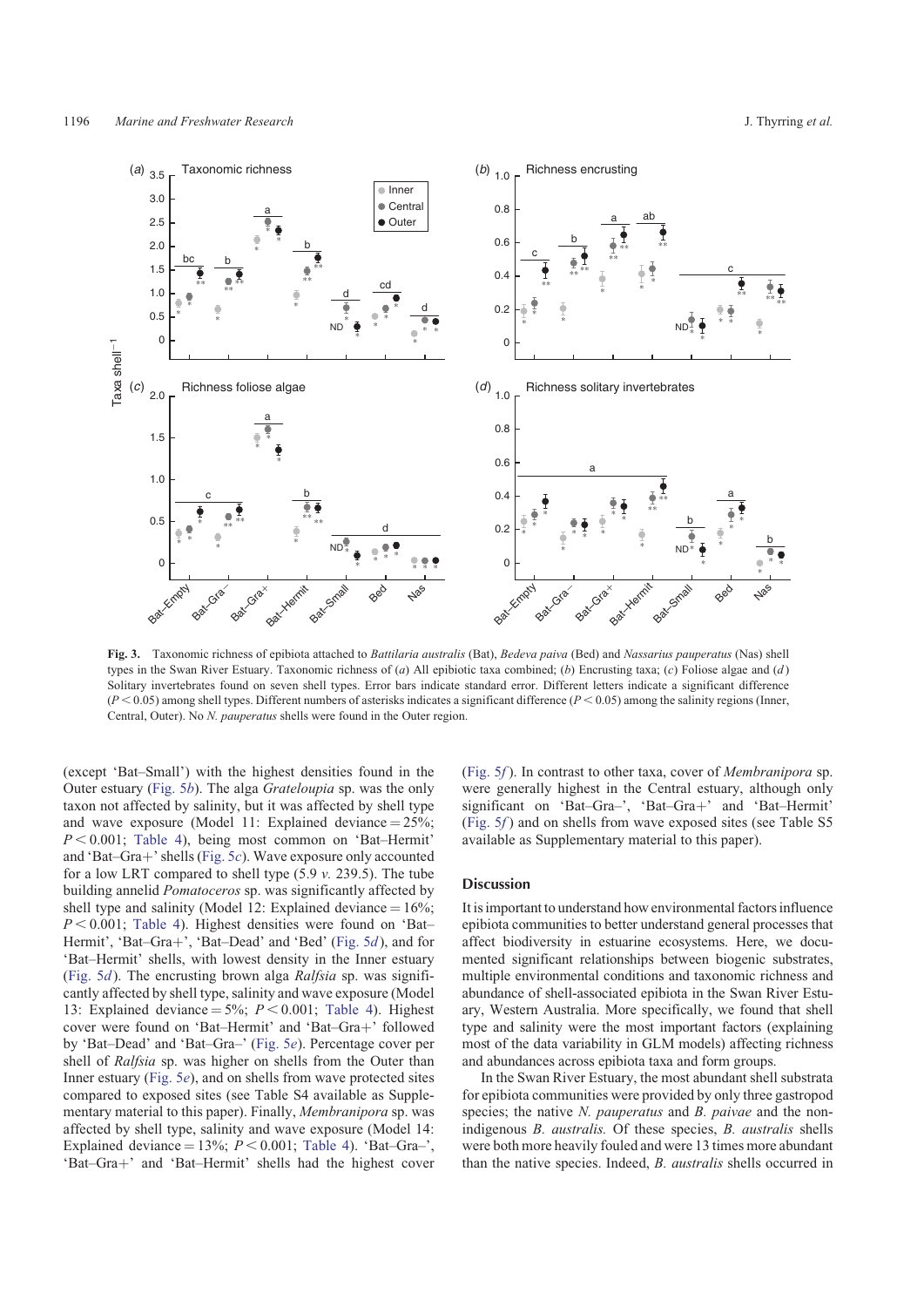<span id="page-6-0"></span>Diversity and abundance of epibiota on gastropods *Marine and Freshwater Research* 1197



**Fig. 4.** Abundance of epibiota attached to *Battilaria australis* (Bat), *Bedeva paiva* (Bed) and *Nassarius pauperatus*(Nas) shell types in the Swan River Estuary. Abundance of (*a*) All epibiotic taxa combined; (*b*) Encrusting taxa; (*c*) Foliose algae and (*d*) Solitary invertebrates found on seven shell types. Error bars indicate standard error. Different letters indicate a significant difference  $(P < 0.05)$  among shell types. Different numbers of asterisks indicates a significant difference  $(P < 0.05)$  among the salinity regions (Inner, Central, Outer). No *N*. *pauperatus* shells were found in the Outer region.

densities exceeding 1700 shells  $m^{-2}$ , more than twice the density reported in 2007 [\(Thomsen](#page-9-0) *et al.* 2010*b*), suggesting a continued rapid population expansion over the last few years. The invasive gastropod is thereby orders of magnitude more important as a biogenic habitat former throughout the estuary, compared to all native shell formers combined.

We also found that taxonomic richness and abundance of the shell-associated epibiota were significantly correlated with shell type, salinity, habitat, water depth and wave exposure, although only shell type and salinity were consistently significant in all models (and explaining most of the data variability in the models, salinity excepted in model 11).

Biofouling typically depends on substrate availability and we therefore expected more species and higher epibiota population abundances on larger than smaller shell hosts ([Creed 2000](#page-9-0)). For example, [Wernberg](#page-9-0) *et al.* (2010) found more epibiota species on large *Turbo torquatus* shells, and [Vasconcelos](#page-9-0) *et al.* (2007) found a higher colonisation score of epibiotic polychaetes on large *Hexaplex trunculus*. Our results support these data; when abundance and richness were evaluated per  $cm<sup>2</sup>$  shell we found no differences among shell types (data not shown) but we generally found less species and low abundances associated with small shell types (*N*. *pauperatus* and small *B. australis*) compared to larger shell types. Importantly, small *B. australis* had much less epibiota than larger conspecifics (including live, empty, and hermit crab-occupied *B. australis* shell types, cf. [Figs 3–](#page-5-0)[5\)](#page-7-0) highlighting the importance of substrate availability in explaining variability of host specific epibiota communities. However, the small *B. australis* shells are also younger than the large *B. australis*shells and have therefore had shorter exposure time for settlement of fouling species. Thus, we cannot distinguish if facilitation of epibiota relate more to *host size* or *host longevity* (i.e. substrate availability in space and time respectively), as also noted in other epibiota studies [\(Creed 2000](#page-9-0); [Vasconcelos](#page-9-0) *et al.* [2007;](#page-9-0) [Wernberg](#page-9-0) *et al.* 2010). Clearly manipulative experiments are needed to separate the relative influence of 'habitat size' *v.* 'habitat longevity' in future epibiota studies.

Epibiota communities can also be modified by the behaviour and movement patterns of the biogenic host ([Wahl 1989;](#page-9-0) [Becker](#page-8-0) [and Wahl 1996\)](#page-8-0), e.g. documented in several studies that compared epibiota communities on gastropod shells alive *v.* occupied by hermit crabs ([Creed 2000](#page-9-0); [Bell 2005;](#page-8-0) [Wonham](#page-9-0) *et al.* 2005). Our data support previous studies as we also found differences between epibiota communities inhabiting live shells, dead shells and shells occupied by hermit crabs. In depositional habitats in Swan River, empty shells are more likely to become buried, live *B. australis* snails are typically partly buried in sediments, but hermit crabs move around on the sediment surface (i.e. their shells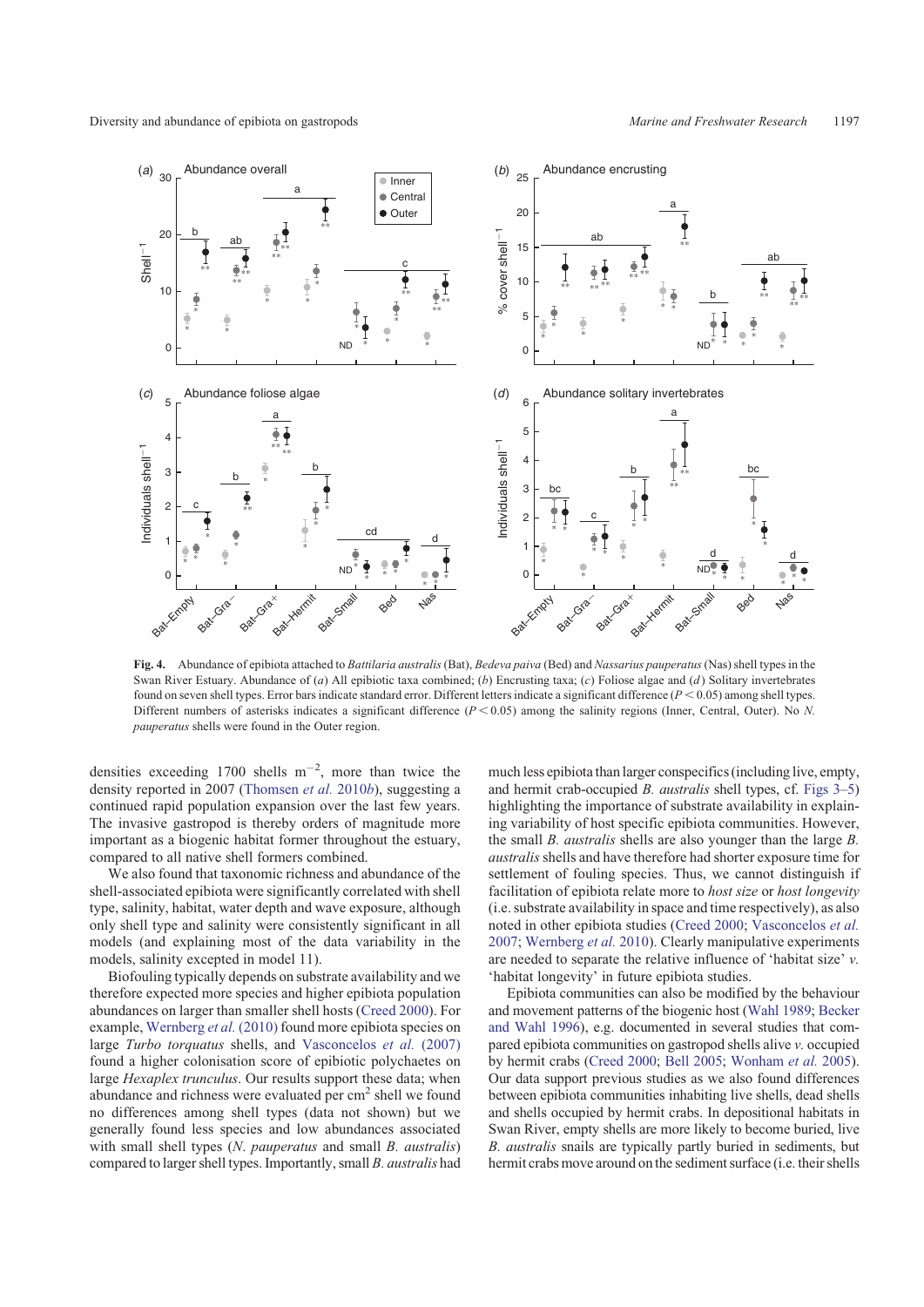<span id="page-7-0"></span>

**Fig. 5.** Abundance of dominant epibiota taxa attached to *Battilaria australis*(Bat), *Bedeva paiva* (Bed) and *Nassarius pauperatus*(Nas) shell types in the Swan River Estuary. Abundance of (*a*) *Gracilaria comosa;* (*b*) *Chaetomorpha linum*: (*c*) *Grateloupia* sp.; (*d* ) *Pomatoceros* sp.; (*e*) *Ralfsia* sp. and ( *f* ) *Membranipora* sp. Error bars indicate standard error. Different letters indicate a significant difference ( $P < 0.05$ ) among shell types. Different numbers of asterisks indicates a significant difference ( $P < 0.05$ ) among the salinity regions (Inner, Central, Outer). No *N. pauperatus* shells were found in the Outer region.

are constantly exposed to epibiota fouling). These differences covaried with epibiota patterns, as we generally found higher densities, and sometimes also higher richness, on hermit crab shells compared to empty or live *B. australis* shells.

Salinity was the second most important determinant of epibiota communities in our models. Salinity determine distribution patterns of most estuarine organisms [\(Middelboe](#page-9-0) *et al.* 1998; [Mclusky and Elliott 2004](#page-9-0)) because estuarine species are better adapted to marine than freshwater conditions and because saltwater intrusions, and connectivity to the adjacent sea facilitate dispersal of marine species into estuaries ([Roegner 2000\)](#page-9-0). Similar

patterns have been documented for estuarine epibiota, e.g. [Hard](#page-9-0)[wick-Witman and Mathieson \(1983\)](#page-9-0) found a decrease in the abundance and richness of epibiota along a salinity gradient into the Great Bay Estuary System (NH, USA). We also documented strong salinity effects on epibiota in the Swan River Estuary; most taxa were more abundant in the high than the low salinity region and this pattern was consistent across shell types. One exception was the bryozoa *Membranipora* sp., which was most abundant in the Central estuary. Some bryozoans are eurythermal and adapted to survive and colonise estuarine ecosystems [\(Menon and Nair](#page-9-0) [1972](#page-9-0); [O'Dea and Okamura1999\)](#page-9-0), potentially explaining why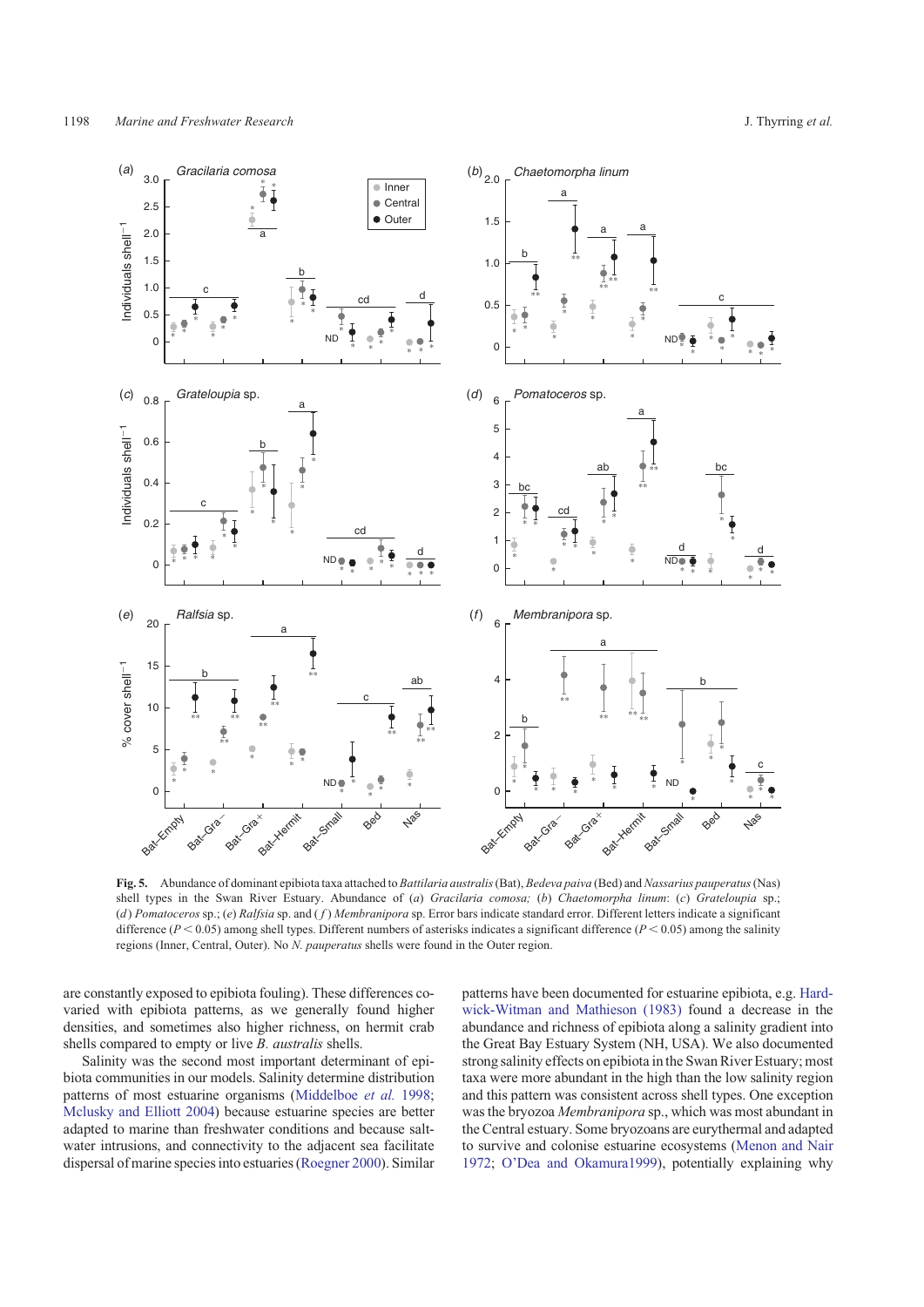<span id="page-8-0"></span>*Membranipora* sp. was most abundant in the Central estuary. We did not sample the fresh water streams (constant salinity of  $\sim$ 0–1‰) farther into the Swan Rivers and salinity effects would likely have been even stronger if low salinity areas had been included. However, these areas contain few gastropod hosts, i.e. the salinity threshold of the hosts limited the areas in which we could sample epibiota. We finally note that salinity often covary with other environmental factors. For example: flow rates, suspended food particles, water clarity, and sediment grain sizes are typically higher (and nutrient levels lower) near the highsalinity estuary mouth [\(Mclusky and Elliott 2004;](#page-9-0) [Thomsen](#page-9-0) *et al.* [2006](#page-9-0)). Nevertheless, we suggest that salinity generally is more important than these co-variates, although manipulative experiments are needed to verify this hypothesis.

In our initial hypotheses, we suggested that water depth, wave exposure and habitat type (seagrass *v.* mudflats) would, in addition to shell type and salinity, influence epibiota community structures. For example, Barnes and Clarke (1995) found that percentage cover of bryozoan epibiota on the limpet *Nacella concinna* increased with depth, and Rossi *et al.* [\(2000\)](#page-9-0) found higher abundances of hydroids on their hosts at more sheltered sites. However, in our models, those test factors were rarely significant, and only explained a small proportion of the data variability (i.e. were of no or relative low importance in determining epibiota richness and abundance). There may be several reasons why we found few effects of depth, wave exposure and habitat type. Importantly, *B. australis, N. pauperatus* and *B. paivae* and hermit crabs are active species that move around. Effects of water depth and habitat could therefore be diluted by host movements between habitats and depths. For example, seagrasses are patchily distributed around mudflats, and the living shell types might move in and out of patches to obscure differential settlement patterns of epibiota propagules. Furthermore, currents around seagrass beds and mudflats may mix and disperse propagules to reduce inter-habitat differences in epibiota communities. Finally, waves and currents can entrain both live and dead shell types and move them passively between habitats and depths. Indeed, after storms we have often observed large quantities of *B. australis* on the beach, suggesting passive drift across depth levels. Note also that we compared effects of water depth within a narrow interval (0.5 *v.* 1.5 m). Sampling a larger depth gradient, including shells from shallower and deeper strata, would likely have increased the importance of this test factor. For example, at increasing depth light decrease thereby limiting survival of autotrophic epibiota [\(Rohde](#page-9-0) *et al.* 2008). Furthermore, like salinity 'depth' typically co-varies with light levels, wave exposure, currents, turbidity, sediment grain size, re-suspension, etc. Some co-variates might thereby facilitate but other inhibit epibiota communities with increasing depth, and thereby potentially cancel out depth effects. Again, manipulative experiments are essential to test if co-varying factors modify epibiota community structures differently along depth gradients. Finally, wave exposure also only explained little data variability, probably because the Swan River Estuary is fairly protected from waves. Thus, in comparisons to open coastlines, estuarine wave exposure gradients are typically weak and likely to be of less importance in determining epibiotic community structures.

Shell substratum provided by *Battilaria* species has previously been shown to facilitate sessile communities [\(Chan and](#page-9-0) [Chan 2005;](#page-9-0) [Wonham](#page-9-0) *et al.* 2005; [Thomsen](#page-9-0) *et al.* 2010*a*; [Thomsen](#page-9-0) *et al.* 2010*b*). Of the different epibiota taxa observed in our study, *G. comosa* is likely to be particular important, because it is common throughout the estuary on different shell types and because it is the only epibiota species that form a large three-dimensional structure. Indeed, *G. comosa*, like other estuarine *Gracilaria* species, can itself facilitate a range of sessile and mobile invertebrates, thereby increasing biodiversity and productivity through cascading habitat formation ([Thomsen](#page-9-0) *et al.* [2010a](#page-9-0); [Thomsen](#page-9-0) *et al.* 2012). However, research is needed to better understand processes whereby shell forming hosts directly and indirectly facilitate epibiota and control biodiversity, e.g. by testing if intermediate habitat formers (like *G. comosa*) can have negative effects on other epibiota through competition for nutrients or light or by altering water flow ([Tanner 1995](#page-9-0); [Miller and Etter 2008\)](#page-9-0). However, our data did not indicate negative effects of *G. comosa* on other epibiota, because abundances and richness were generally higher on *B. australis* with, than without, large *G. comosa* fronds.

In summary, our results highlight that shell type and salinity are particularly important in determining community structures of estuarine sessile epibiota. Our models only explained 3–34% of the total data variability, but GLMs are nevertheless a powerful tool to investigate the importance of multiple processes influencing richness and abundance of epibiota communities. We finally suggest that future epibiota studies that test for effects of multiple environmental factors include (1) more explanatory factors in their models, (2) wider ranges of each gradients, (3) manipulative experiments to identify underlying mechanisms and (4) analysis and test of how individual epibiota species affect each other – and the host itself.

#### Acknowledgements

JT was supported by a travel grant from Oticon Fonden, MST was supported by a Rising Star travel grant from the Australian National Network in Marine Science and the Marsden Fund of the Royal Society of New Zealand (13-UOC-106), AKB was supported by the Carlsberg Foundation and TW was supported by the Australian Research Council.

## References

- Anderson, M. J., and Underwood, A. J. (1994). Effects of substratum on the recruitment and development of an intertidal estuarine fouling assemblage. *Journal of Experimental Marine Biology and Ecology* **184**(2), 217–236. doi[:10.1016/0022-0981\(94\)90006-X](http://dx.doi.org/10.1016/0022-0981(94)90006-X)
- Appleton, C. C. (1980). Studies on the Ecology of *Austrobilharzia trigonatus*. Ph.D. Thesis, Murdoch University, Perth, WA.
- Barnes, D. K. A., and Clarke, A. (1995). Epibiotic communities on sublittoral macroinvertebrates at Signy Island, Antarctica. *Journal of the Marine Biological Association of the United Kingdom* **75**, 689–703. doi[:10.1017/S0025315400039102](http://dx.doi.org/10.1017/S0025315400039102)
- Becker, K., and Wahl, M. (1996). Behaviour patterns as natural antifouling mechanisms of tropical marine crabs. *Journal of Experimental Marine Biology and Ecology* **203**(2), 245–258. doi[:10.1016/0022-0981\(96\)](http://dx.doi.org/10.1016/0022-0981(96)02575-0) [02575-0](http://dx.doi.org/10.1016/0022-0981(96)02575-0)
- Bell, J. J. (2005). Influence of occupant microhabitat on the composition of encrusting communities on gastropod shells. *Marine Biology* **147**(3), 653–661. doi[:10.1007/S00227-005-1587-8](http://dx.doi.org/10.1007/S00227-005-1587-8)
- Brearley, A. (2005) 'Ernest Hodgkin's Swanland: Estuaries and Coastal Lagoons of South-Western Australia.' (University of Western Australia Press: Crawley, Western Australia.) 550 pp.